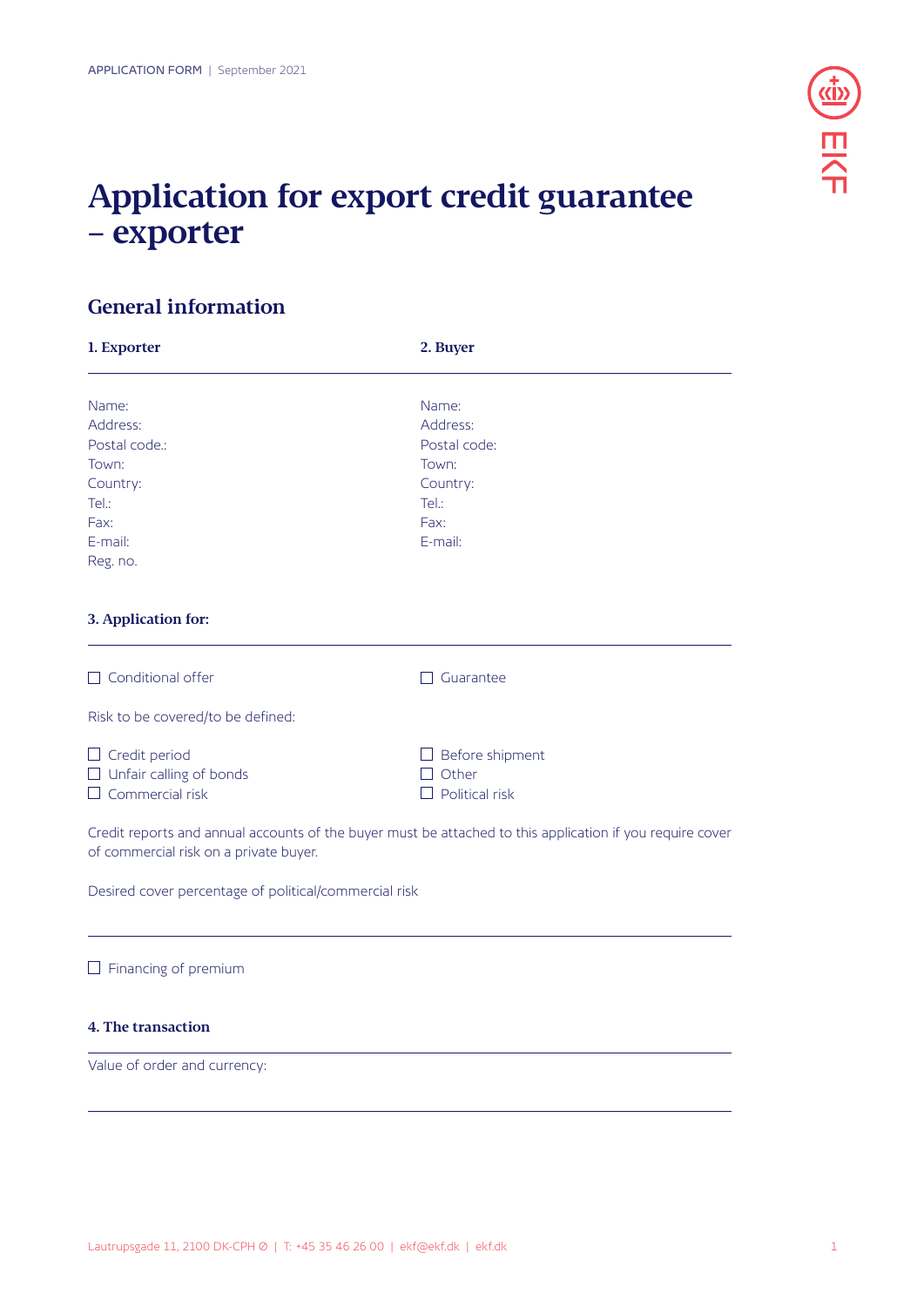

#### Terms of payment:

Date of commercial contract (expected date):

Description of the delivery/project:

Description of major sub-supplies:

Local costs in the contract:

# **5. Danish economic interest in the transaction:**

#### **6. The Buyer**

Experience with the buyer (Description, including number of years and amount):

Buyer's legal status and ownership:

 $\Box$  The buyer is a dealer who resells the financed goods

## **7. The environmental and social impacts of the delivery/the project**

Does the delivery/the project involve an extension of an existing production or the establishment of a new production unit (greenfield):

Describe the delivery's/the project´s positive impact on the environment:

Describe the delivery's/the project´s negative impact on the environment: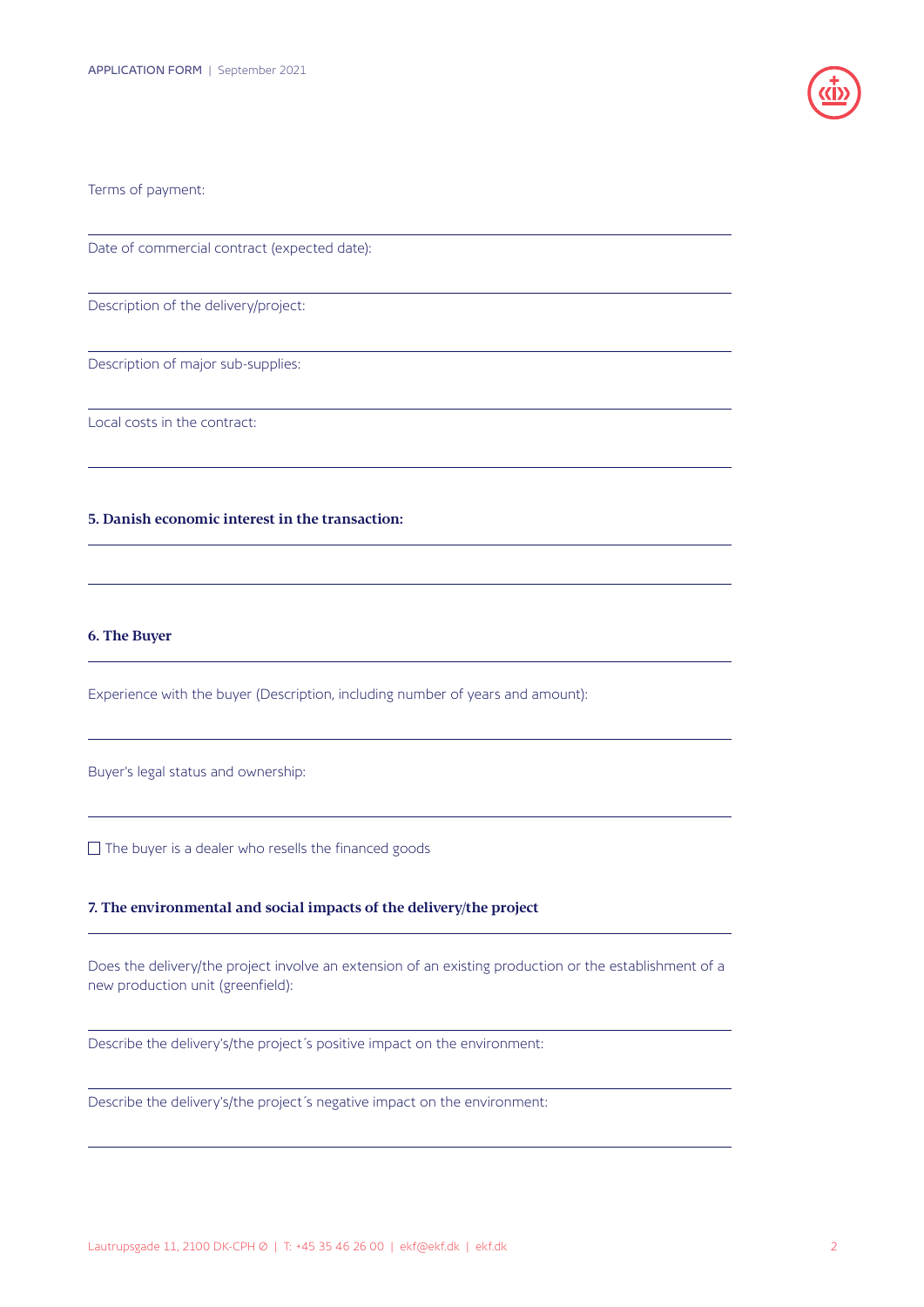

Is the project/the plant located in an area involving sensitive nature:

Is the project/the plant located in an area involving sensitive nature/culture:

Has an environmental report been prepared for the project:

### **8. Time schedule**

| Processing            | [From-To]: |
|-----------------------|------------|
| Date of shipment(s)   | [From-To]: |
| Installation/Assembly | [From-To]: |

Commissioning:

#### **9. Risk coverage after shipment/supplier credit guarantee**

Credit value: Credit period: No. of installments per year: Interest rate: Credit period (start date): Date/the credit period's expected date of commencement:

Guarantor, if applicable: Name: Address:

#### **10. Risk coverage before shipment (maximum risk of loss before shipment)**

Period [From-To]: No. of months: Amount: To what extent has the equipment been tailormade for this project? Settlement of disputes: Responsibility for completion/certification: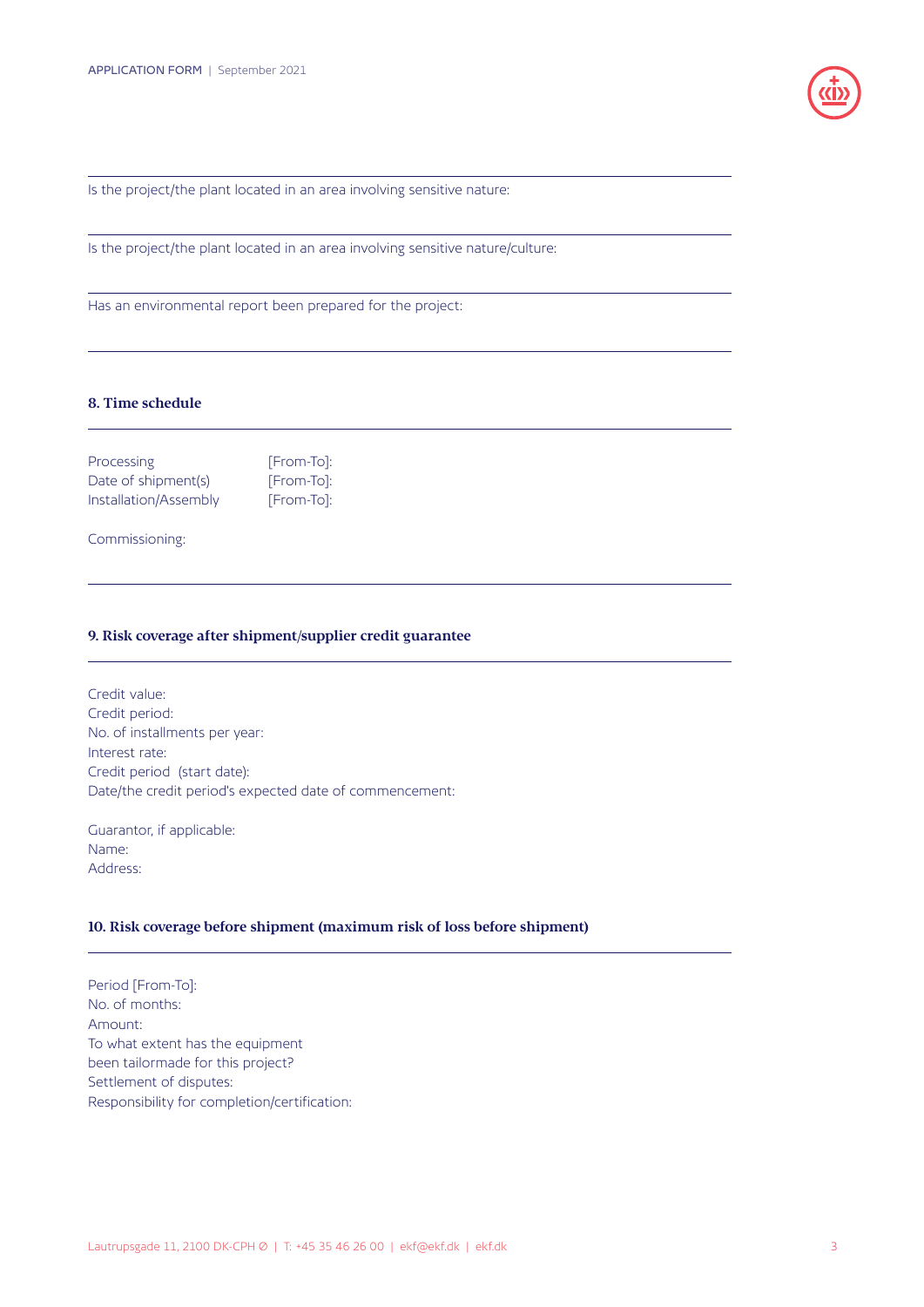#### **11. Unfair calling of bond**

Risk to be covered/to be defined:



#### **12. Agents**

**D** Political risks

| Will or has the undersigned use(d) an agent in connection with the transaction?                                                                                                                                                      | Yes | No |
|--------------------------------------------------------------------------------------------------------------------------------------------------------------------------------------------------------------------------------------|-----|----|
| Agent's fee/commission:<br>Description of the agent's assignment/task:                                                                                                                                                               |     |    |
| Non-bribery                                                                                                                                                                                                                          |     |    |
| Is the undersigned listed on a publicly available "debarment list" of one or<br>more of the following international financial Institutions? World Bank Group,<br>African Development Bank, Asian Development Bank, European Bank for |     |    |
| Reconstruction and Development or Inter-American Development Bank                                                                                                                                                                    | Yes | No |
| Le the understanded or any person acting on behalf of the understand upon the                                                                                                                                                        |     |    |

Is the undersigned or any person acting on behalf of the undersigned, upon the instructions of the undersigned or with the knowledge of the undersigned, under charge in a national court or, within the last five years, convicted in a national court for violation of laws against bribery of foreign public officials in any country? Yes No

Denmark has ratified the OECD Convention to combat bribery of foreign public officials in international business transactions (the OECD Convention on Combating Bribery). § 122 of the Danish Criminal Code states that: "it is an offence for a person to unlawfully provide, promise or offer gifts or other benefits to any person serving the danish, foregin or international public or business sector, in order to influence the person concerned in the exercise of their duties, whether it be a question of addition to or omission from these duties. The penalty for this offence is either a fine or imprisonment for up to 3 years."

Like other export credit agencies within the OECD, EKF is subject to an obligation to obtain a declaration that illegal bribery has not and will not be engaged in as a contravention of the OECD Convention on Combating Bribery and § 122 of the Danish Criminal Code.

#### **Control systems**

EKF encourages all business partners to develop, apply and document all control systems that combat bribery.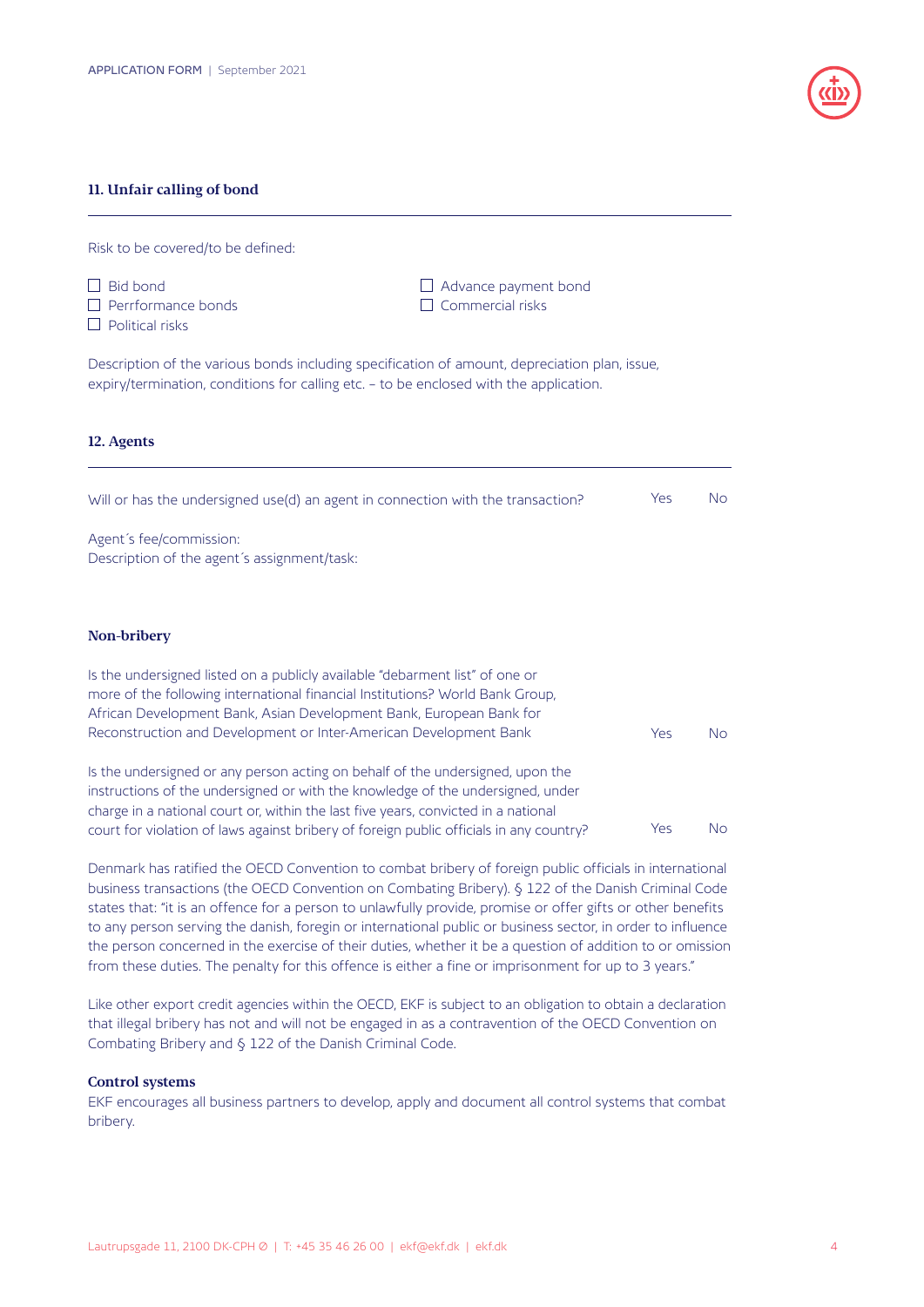

#### **13. Openness policy**

EKF´s openness policy establishes the framework for EKF´s disclosure of information regarding the transactions guaranteed by EKF. The openness policy reflects EKF´s wish to constantly maintain openness and transparency regarding our business. The openness policy of EKF shows due respect for our business partners´ need to uphold confidentiality regarding the transaction.

Notwithstanding the type of the transaction, disclosure will take place 60 days after the issue of the EKF guarantee, at the earliest.

It is a condition for EKF´s guarantee that the parties involved accepts that EKF discloses the information mentioned below.

Information will be disclosed, among others, on EKF´s website and in EKF´s reports and publications. EKF reserves the right to disclose other materials related to transactions provided that the information is already publicly available

EKF discloses the following information, depending on its relevance to the individual transaction:

- name of the Danish company
- industry/project type
- EKF product type
- name of buyer
- nationality of buyer
- name of lending bank
- name of borrowing bank / guarantor
- environmental category of the transaction
- date of issue of guarantee
- redit period of guarantee
- EKF start liability for the transaction and
- use of the Export Lending Scheme if applicable.

The above-mentioned information will be disclosed with reference to specific transactions or in the shape of accumulated figures covering EKF´s entire business. Further information regarding EKF´s openness policy can be found on www.ekf.dk.

With reference hereto the undersigned Guarantee Holder hereby declares,

- that the undersigned understands and accepts that EKF discloses the above-mentioned information regarding the transaction guaranteed by EKF, provided always that the parties involved, including but not limited to the Buyer, duly sign and deliver the EKF-Declaration on non-bribery and openness or the Declaration on openness to EKF, thereby allowing EKF to disclose the same information.
- that neither the undersigned, nor any persons acting on behalf of the undersigned, upon the instructions of the undersigned or with the knowledge of the undersigned have engaged in or will engage in bribery in connection with the above-mentioned transaction guaranteed by EKF or any associated agreements.